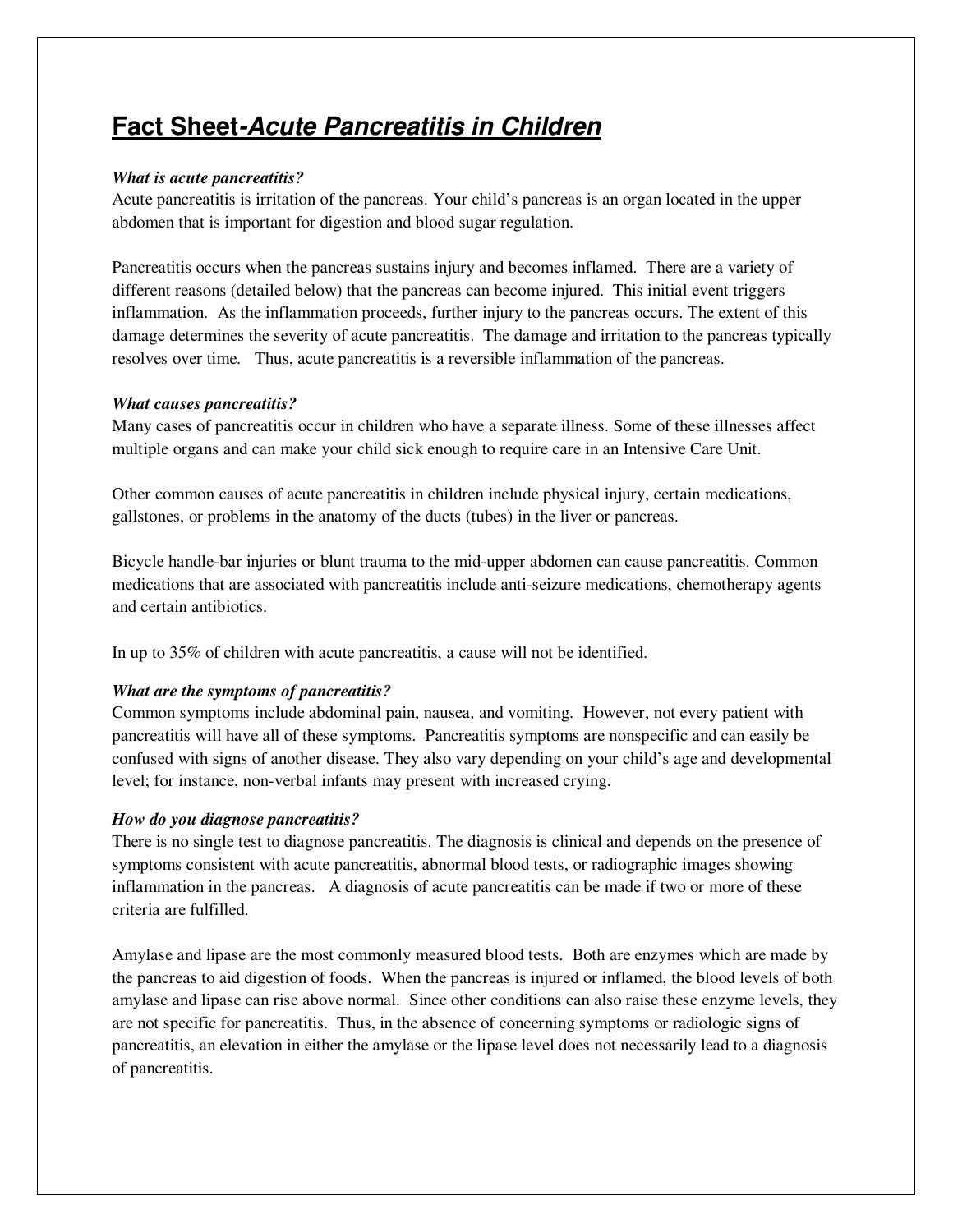Ultrasound and CT scans are the most common imaging modalities that can be used to look for pancreatic irritation. Importantly, the pancreas can sometimes appear normal on these scans during an episode of pancreatitis.

### *How do you treat pancreatitis?*

The treatment of pancreatitis is supportive care. There is no single medication or treatment that will help the pancreas to recover.

Patients who have abdominal pain can be treated with pain medications. Some patients do well with acetaminophen (Tylenol), while others may require stronger, narcotic pain medicines. Nausea and vomiting are treated with anti-nausea medications.

If a patient can't tolerate eating by mouth because of pain, nausea, or vomiting, he or she will not be allowed to eat and will be hydrated with intravenous (IV) fluids.

Your child can start eating when he or she feels hungry and is ready to eat. Any number of initial diets may be offered, ranging from clear liquids to regular food. The choice depends on how ill your child is and the preference of the doctors caring for your child.

Most children feel well enough to start eating within the first day or two after an episode of acute pancreatitis. Occasionally, their symptoms may be more severe or persist for a longer period of time. If this is the case, your child may be given nutrition through a feeding tube or an IV to prevent malnutrition and improve healing.

## *Does my child have to stay overnight in a hospital if he/she gets pancreatitis?*

Not necessarily. If your child can tolerate eating enough food or drinking enough liquids to stay hydrated, and pain can be controlled with oral medications, he or she might not need to stay in a hospital for treatment. In the past, diagnosing pancreatitis in children was a lot harder. Many children who were actually having acute pancreatitis were likely diagnosed with a stomach virus and kept home without problem.

## *How long will pancreatitis last?*

On average, symptoms of pancreatitis will last about a week. This does not mean your child will be in the hospital for that whole time period, since symptoms do improve over time. A few patients have more severe disease and may end up staying in the hospital for a month or more.

## *If my child gets acute pancreatitis, are there any long-term complications?*

The complications of acute pancreatitis depend on the severity of the pancreatic irritation. The most common complication is the collection of fluid around the pancreas. These collections can be small or large enough to cause abdominal distension. Generally, the fluid will go away with time. If the pockets of fluid cause symptoms, doctors may recommend draining the fluid. The symptoms of fluid collections include vomiting from blockage of the stomach or part of the small intestine and fever due to infection. Rarely, the fluid collections will cause bleeding into the abdomen or intestines.